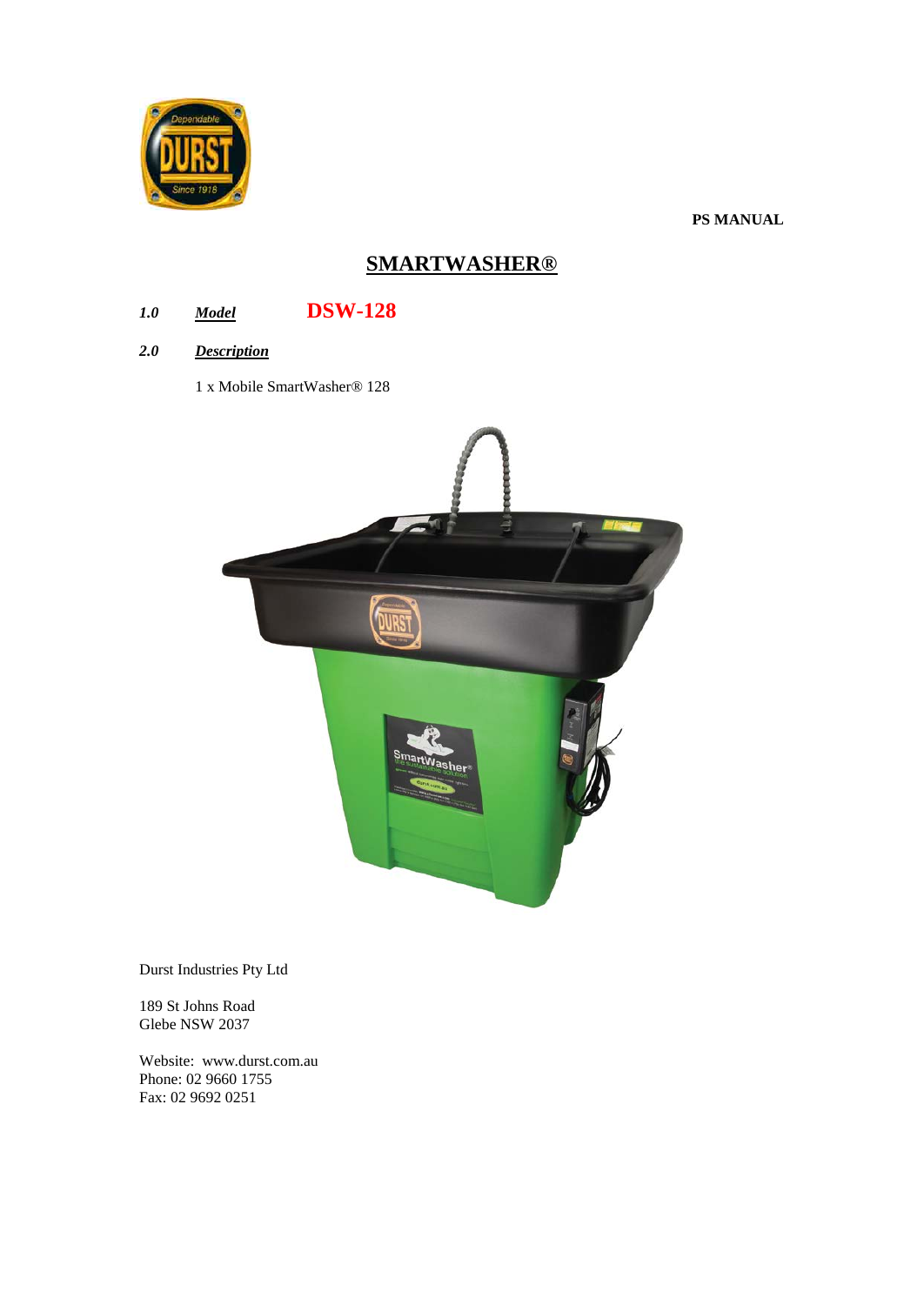



## *3.0 Features*

- ON/OFF control, side mounted
- Flow timer with 10 and 30 minute increments
- Flow through parts brush
- User regulated independent flow control from brush or nozzle
- Thermostat maintains fluid at  $42^{\circ}$  C (adjustable to  $46^{\circ}$  C)
- Does not damage Neoprene or Rubber gaskets and seals
- Indicators: Low Fluid level indicator ( Red) Standby/ ready indicator ( Green)
	- Power Indicator ( Green)
- Complies with Australian WHS Regulations
- Patented as a non-hazardous bio remediating parts cleaning system
- Uses warm aqueous degreasing solution called " Ozzy Juice®"
- Reduces the release of VOC's and eliminates hazardous waste.
- Helps save our environment whilst protecting the health and wellbeing of your employees.

## **SmartWasher Certificates and Approvals**





Authorization to Mark



Declaration of Conformity



Test Certificate in Compliance with the Device Safety Act

Test Certificate in Compliance with the Device Safety Act National Sanitation Foundation. DSW-SW3, DSW-SW6-8 OzzyJuice®



Product Safety Certificate

## *4.0 Physical and Dimensional Properties*

- Each unit weighs approximately 45.0Kg Empty
- Approximate Shipping Weight: 65.0Kg
- Material: Blow moulded High Density polyethylene